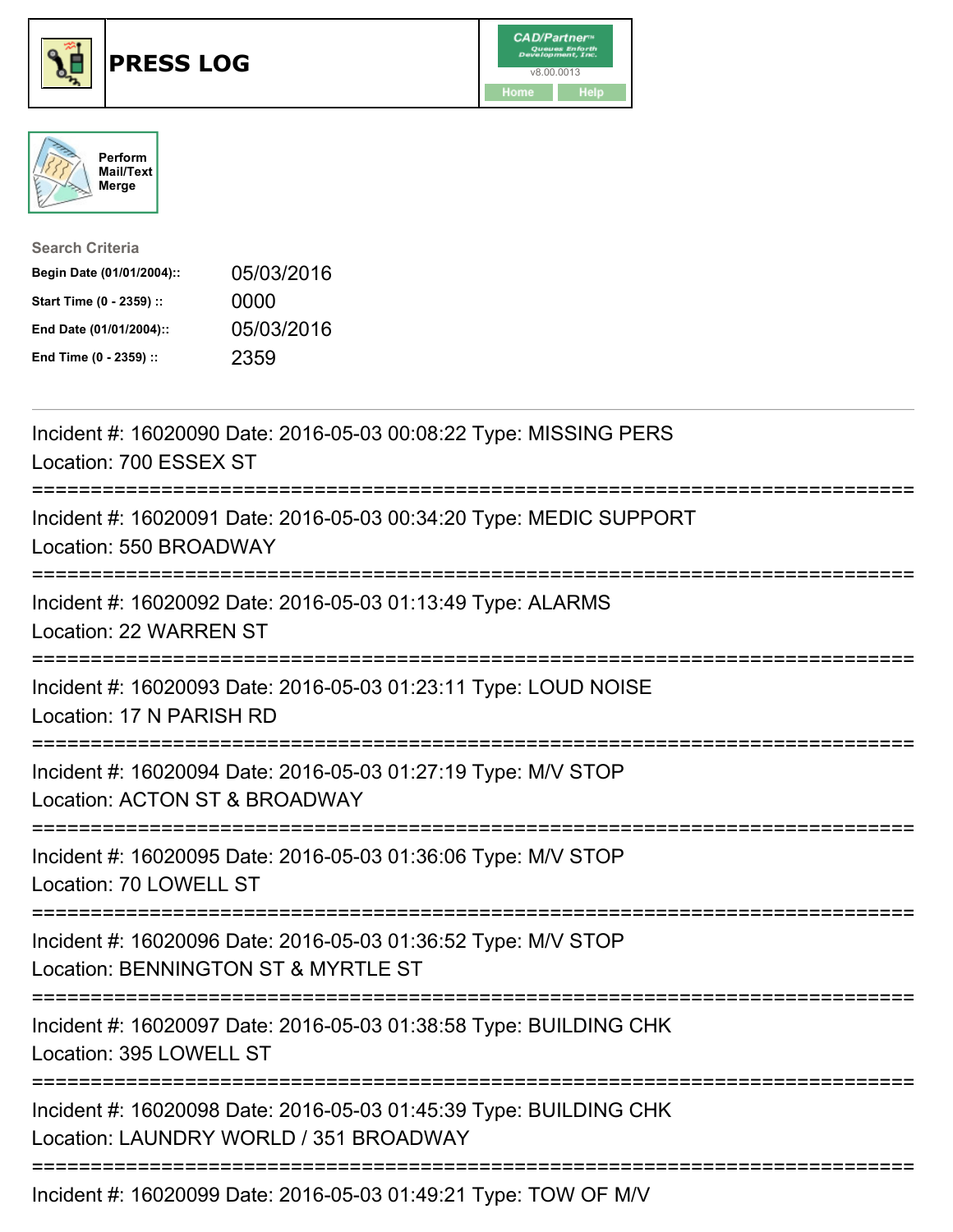Location: 149 WATER ST

=========================================================================== Incident #: 16020100 Date: 2016-05-03 02:10:48 Type: BUILDING CHK Location: SHOWCASE CINEMA / 6 CHICKERING ST =========================================================================== Incident #: 16020101 Date: 2016-05-03 02:11:47 Type: BUILDING CHK Location: SHOWCASE CINEMA / 141 WINTHROP AV =========================================================================== Incident #: 16020102 Date: 2016-05-03 02:14:33 Type: LARCENY/PAST Location: 62 MELVIN ST #21 =========================================================================== Incident #: 16020103 Date: 2016-05-03 02:29:15 Type: M/V STOP Location: CROSS ST & MANCHESTER ST =========================================================================== Incident #: 16020104 Date: 2016-05-03 02:50:35 Type: BUILDING CHK Location: 580 ANDOVER ST =========================================================================== Incident #: 16020105 Date: 2016-05-03 02:53:38 Type: BUILDING CHK Location: MERRIMACK MEDICAL CENTER / 25 MARSTON ST =========================================================================== Incident #: 16020106 Date: 2016-05-03 03:27:48 Type: BUILDING CHK Location: RYNNES AUTO / 1 OSGOOD ST =========================================================================== Incident #: 16020107 Date: 2016-05-03 04:03:09 Type: ALARMS Location: 147 HAVERHILL ST =========================================================================== Incident #: 16020108 Date: 2016-05-03 04:19:01 Type: DISTURBANCE Location: 32 JEFFERSON ST =========================================================================== Incident #: 16020109 Date: 2016-05-03 04:32:24 Type: MEDIC SUPPORT Location: WALGREENS / 220 S BROADWAY =========================================================================== Incident #: 16020110 Date: 2016-05-03 04:53:42 Type: ALARMS Location: 183 BROADWAY =========================================================================== Incident #: 16020111 Date: 2016-05-03 05:18:06 Type: MEDIC SUPPORT Location: 189 UNION ST =========================================================================== Incident #: 16020112 Date: 2016-05-03 05:41:10 Type: CK WELL BEING Location: GEM GROUP / 9 INTERNATIONAL WY =========================================================================== Incident #: 16020113 Date: 2016-05-03 06:02:36 Type: M/V STOP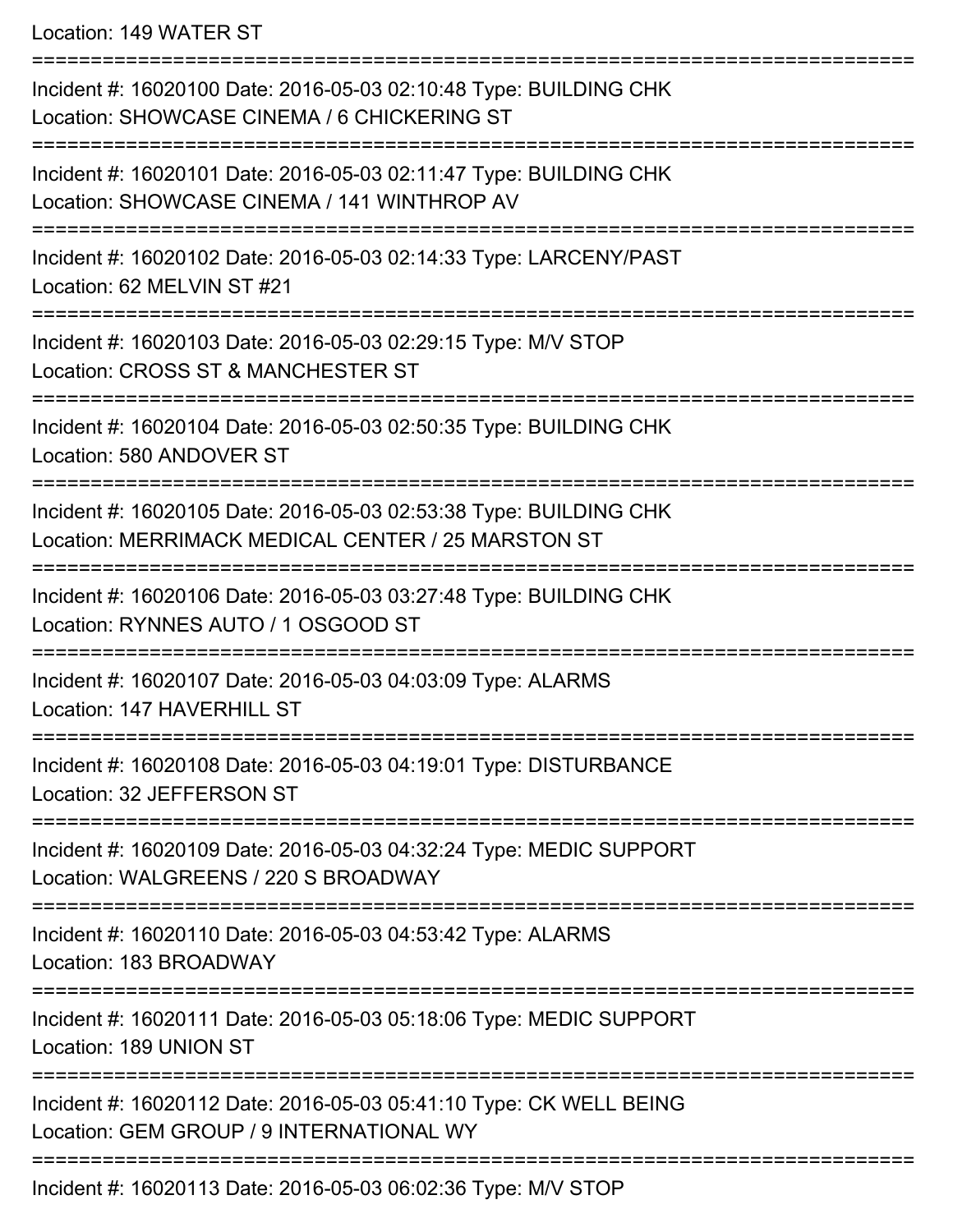| Incident #: 16020114 Date: 2016-05-03 06:05:00 Type: BUILDING CHK<br>Location: LA VEGA / 252 LAWRENCE ST              |
|-----------------------------------------------------------------------------------------------------------------------|
| Incident #: 16020115 Date: 2016-05-03 06:06:41 Type: ALARMS<br>Location: 122 HANCOCK ST                               |
| Incident #: 16020116 Date: 2016-05-03 06:56:19 Type: STALKING<br>Location: 256 ESSEX ST                               |
| Incident #: 16020117 Date: 2016-05-03 06:58:01 Type: PARK & WALK<br>Location: 0 BROADWAY                              |
| Incident #: 16020118 Date: 2016-05-03 07:08:27 Type: M/V STOP<br>Location: CHICKERING ST & WINTHROP AV                |
| ====================<br>Incident #: 16020119 Date: 2016-05-03 07:10:47 Type: ALARM/HOLD<br>Location: 355 HAVERHILL ST |
| Incident #: 16020120 Date: 2016-05-03 07:15:05 Type: M/V STOP<br>Location: MANCHESTER ST & WASHINGTON ST              |
| Incident #: 16020121 Date: 2016-05-03 07:18:07 Type: M/V STOP<br>Location: BAILEY ST & PHILLIPS ST                    |
| Incident #: 16020122 Date: 2016-05-03 07:22:52 Type: M/V STOP<br>Location: 205 BROADWAY                               |
| Incident #: 16020123 Date: 2016-05-03 07:23:33 Type: M/V STOP<br>Location: 205 BROADWAY                               |
| Incident #: 16020124 Date: 2016-05-03 07:24:30 Type: TOW OF M/V<br>Location: BERKELEY ST & HALL ST                    |
| Incident #: 16020125 Date: 2016-05-03 07:27:04 Type: M/V STOP<br>Location: 186 S UNION ST                             |
| Incident #: 16020126 Date: 2016-05-03 07:28:41 Type: M/V STOP<br>Location: 205 BROADWAY                               |
| Incident #: 16020127 Date: 2016-05-03 07:29:29 Type: M/V STOP                                                         |

 $L = L! \cdots 50$  BBOADWAY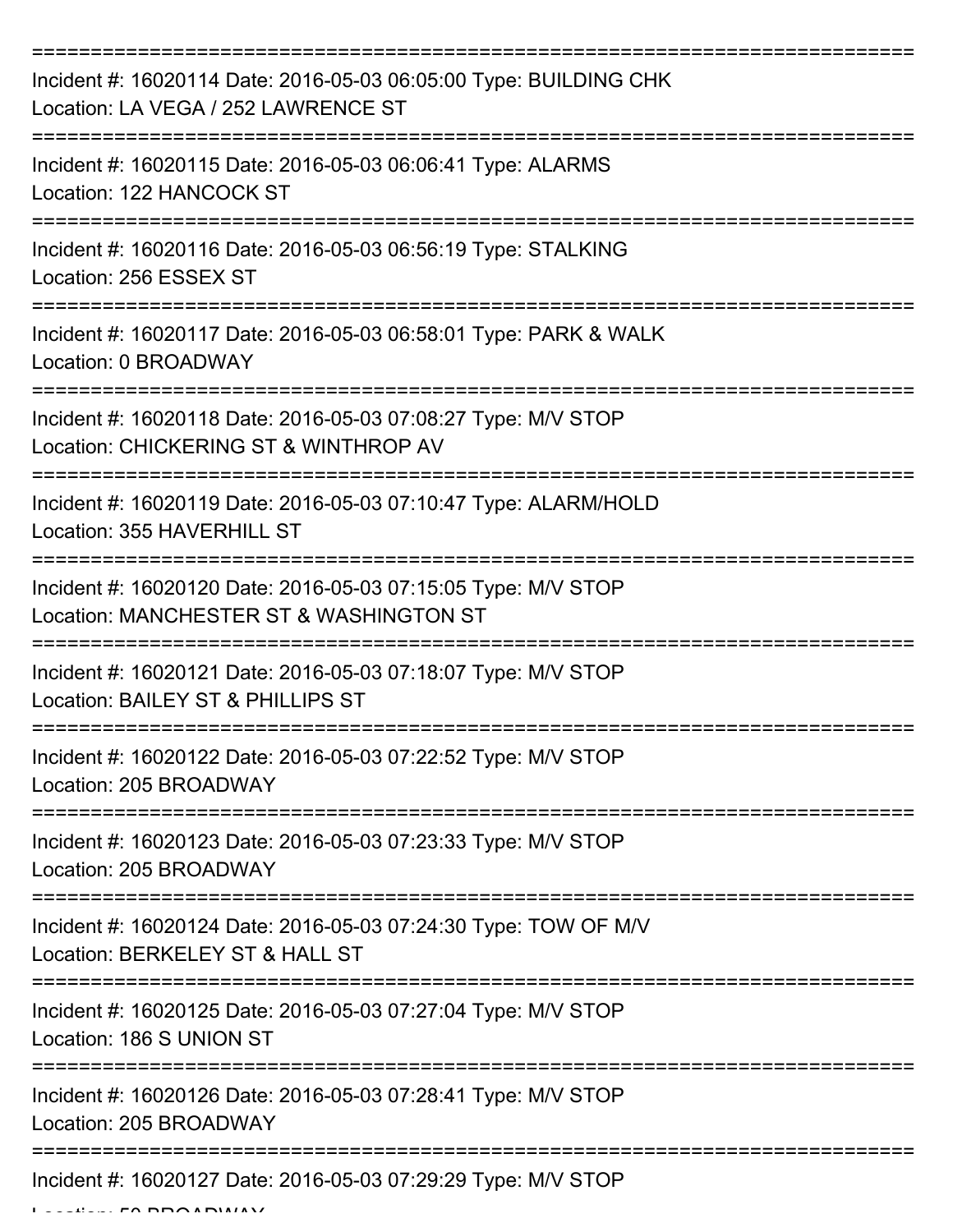| Incident #: 16020128 Date: 2016-05-03 07:31:55 Type: M/V STOP<br>Location: 205 BROADWAY                                                     |
|---------------------------------------------------------------------------------------------------------------------------------------------|
| Incident #: 16020129 Date: 2016-05-03 07:32:40 Type: ALARMS<br>Location: 530 BROADWAY                                                       |
| Incident #: 16020130 Date: 2016-05-03 07:33:04 Type: M/V STOP<br>Location: LA FRUITERIA / 75 MANCHESTER ST<br>===================           |
| Incident #: 16020131 Date: 2016-05-03 07:35:02 Type: ALARMS<br>Location: 29 BARKER ST                                                       |
| Incident #: 16020133 Date: 2016-05-03 07:38:09 Type: MV/BLOCKING<br>Location: PARKER ST & SALEM ST                                          |
| Incident #: 16020132 Date: 2016-05-03 07:38:14 Type: M/V STOP<br>Location: DUNKIN DONUTS / 50 S BROADWAY<br>--------------                  |
| Incident #: 16020134 Date: 2016-05-03 07:42:54 Type: HIT & RUN M/V<br>Location: CVS PHARMACY / 205 S BROADWAY                               |
| Incident #: 16020135 Date: 2016-05-03 07:43:10 Type: CLOSE STREET<br>Location: BRUCE ST & PARK ST                                           |
| Incident #: 16020136 Date: 2016-05-03 07:47:00 Type: CLOSE STREET<br>Location: JACKSON ST & PARK ST                                         |
| Incident #: 16020137 Date: 2016-05-03 07:48:46 Type: CK WELL BEING<br><b>Location: LAWRENCE ST</b>                                          |
| Incident #: 16020138 Date: 2016-05-03 07:49:26 Type: CLOSE STREET<br>Location: NEWBURY ST & SUMMER ST<br>---------------------------------- |
| Incident #: 16020139 Date: 2016-05-03 07:56:42 Type: CLOSE STREET<br>Location: KENT ST & S UNION ST                                         |
| Incident #: 16020140 Date: 2016-05-03 08:25:30 Type: WARRANT SERVE<br>Location: 62 NEWBURY ST FL 3                                          |
| Incident #: 16020141 Date: 2016-05-03 08:41:13 Type: AUTO ACC/NO PI                                                                         |

Location: 232 OSGOOD ST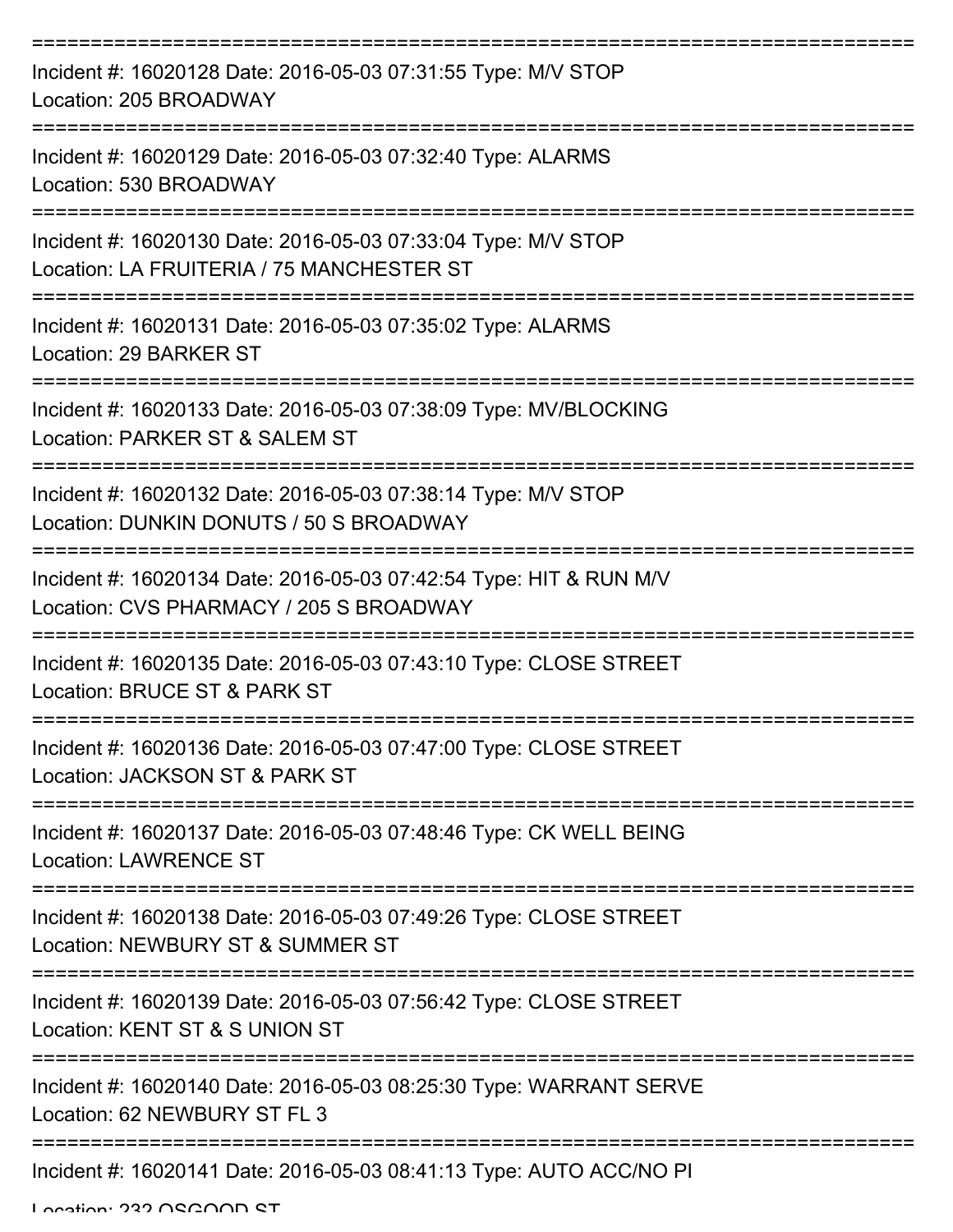| Incident #: 16020142 Date: 2016-05-03 09:08:45 Type: MAL DAMAGE<br>Location: 203 CYPRESS AV                                  |
|------------------------------------------------------------------------------------------------------------------------------|
| Incident #: 16020143 Date: 2016-05-03 09:17:30 Type: WOMAN DOWN<br>Location: 25 SALEM ST                                     |
| Incident #: 16020144 Date: 2016-05-03 09:18:39 Type: INVEST CONT<br>Location: 1 GENERAL ST                                   |
| Incident #: 16020145 Date: 2016-05-03 09:22:45 Type: TOW OF M/V<br>Location: 296 ESSEX ST                                    |
| Incident #: 16020146 Date: 2016-05-03 09:34:31 Type: M/V STOP<br>Location: KINGSTON ST & S BROADWAY                          |
| Incident #: 16020147 Date: 2016-05-03 09:35:57 Type: INVEST CONT<br>Location: 26 SALEM ST #2                                 |
| Incident #: 16020148 Date: 2016-05-03 09:44:41 Type: WIRE DOWN<br>Location: BODWELL ST & SCHOOL ST                           |
| Incident #: 16020149 Date: 2016-05-03 09:45:54 Type: SUS PERS/MV<br>Location: G. DEMERS FINE WATCH & CLOCK RE / 206 BROADWAY |
| Incident #: 16020150 Date: 2016-05-03 09:47:13 Type: AUTO ACC/PED<br>Location: MARKET BASKET / 700 ESSEX ST                  |
| Incident #: 16020151 Date: 2016-05-03 09:47:54 Type: ALARM/BURG<br>Location: ESSEX BEAUTY SUP. / 449 ESSEX ST                |
| Incident #: 16020153 Date: 2016-05-03 09:55:30 Type: SUS PERS/MV<br>Location: 34 PEARL ST                                    |
| Incident #: 16020152 Date: 2016-05-03 09:56:11 Type: DRUG VIO<br>Location: 48 BRADFORD ST                                    |
| Incident #: 16020154 Date: 2016-05-03 10:06:01 Type: TOW OF M/V<br>Location: 152 EXCHANGE ST                                 |
| Incident #: 16020155 Date: 2016-05-03 10:07:33 Type: TOW OF M/V<br>Location: 120 EXCHANGE ST                                 |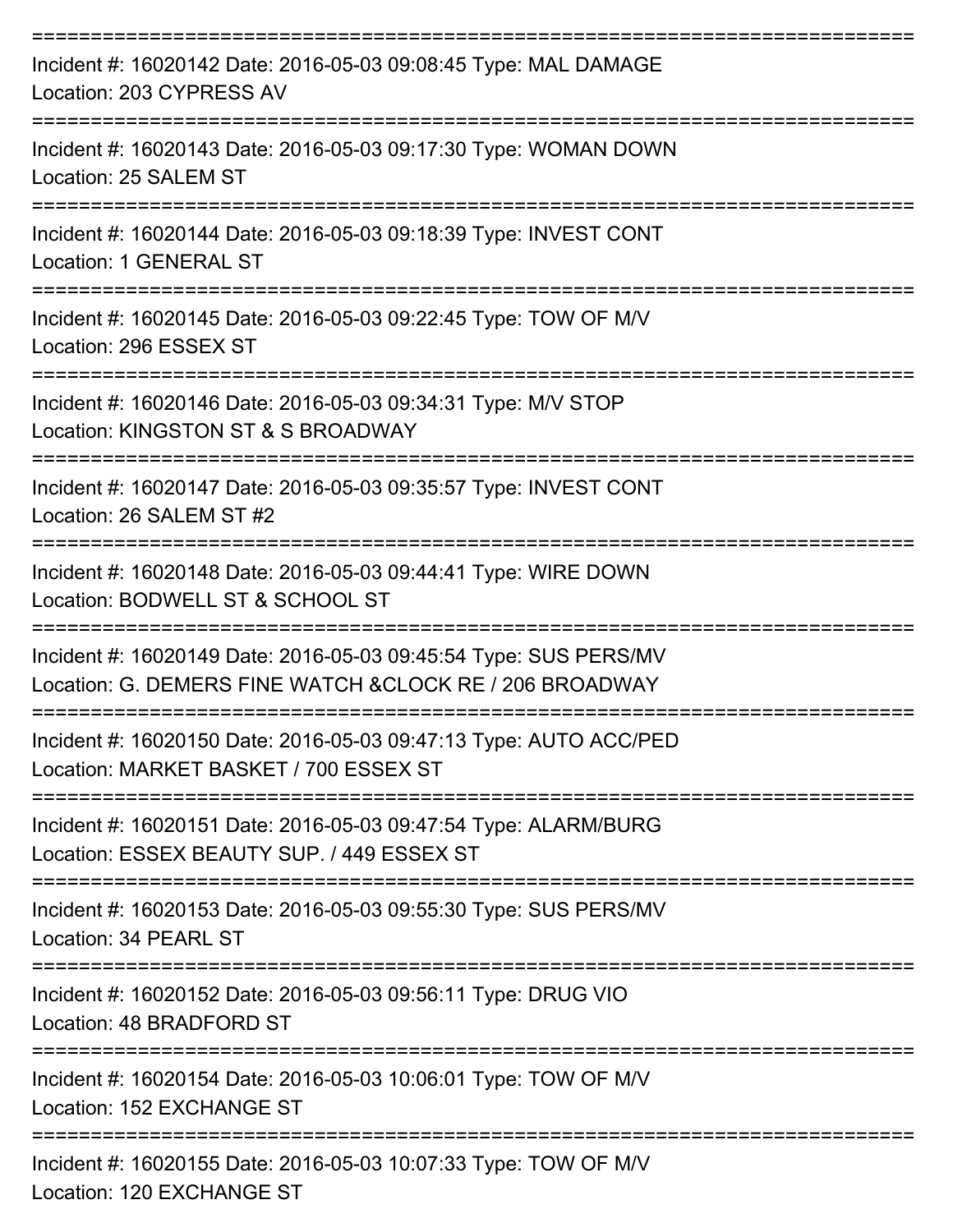| Incident #: 16020156 Date: 2016-05-03 10:09:27 Type: GENERAL SERV<br>Location: 26 GILBERT ST                                   |
|--------------------------------------------------------------------------------------------------------------------------------|
| Incident #: 16020157 Date: 2016-05-03 10:12:23 Type: M/V STOP<br>Location: FALMOUTH ST & S UNION ST<br>:===============        |
| Incident #: 16020158 Date: 2016-05-03 10:22:16 Type: TRESPASSING<br>Location: 206 BROADWAY<br>================================ |
| Incident #: 16020159 Date: 2016-05-03 10:26:44 Type: ANIMAL COMPL<br>Location: 238 HAVERHILL ST #APT2                          |
| Incident #: 16020160 Date: 2016-05-03 10:37:40 Type: 209A/SERVE<br>Location: 73 EXETER ST                                      |
| Incident #: 16020161 Date: 2016-05-03 10:38:11 Type: M/V STOP<br><b>Location: EVERETT ST</b>                                   |
| Incident #: 16020163 Date: 2016-05-03 10:40:05 Type: TOW OF M/V<br>Location: 126 E PLEASANT ST                                 |
| Incident #: 16020162 Date: 2016-05-03 10:40:10 Type: M/V STOP<br>Location: BURGER KING / 187 BROADWAY                          |
| Incident #: 16020164 Date: 2016-05-03 10:41:45 Type: DISTURBANCE<br>Location: 70 N PARISH RD                                   |
| Incident #: 16020166 Date: 2016-05-03 10:42:43 Type: MEDIC SUPPORT<br>Location: 550 BROADWAY #APT 409                          |
| Incident #: 16020165 Date: 2016-05-03 10:43:10 Type: COURT DOC SERVE<br>Location: 20 E LAUREL ST                               |
| Incident #: 16020167 Date: 2016-05-03 10:47:57 Type: 209A/SERVE<br>Location: 29 KENT ST                                        |
| Incident #: 16020168 Date: 2016-05-03 10:50:15 Type: TOW OF M/V<br>Location: 16 E PLEASANT ST                                  |
| Incident #: 16020169 Date: 2016-05-03 10:54:37 Type: TOW OF M/V<br>Location: 223 FARNHAM ST                                    |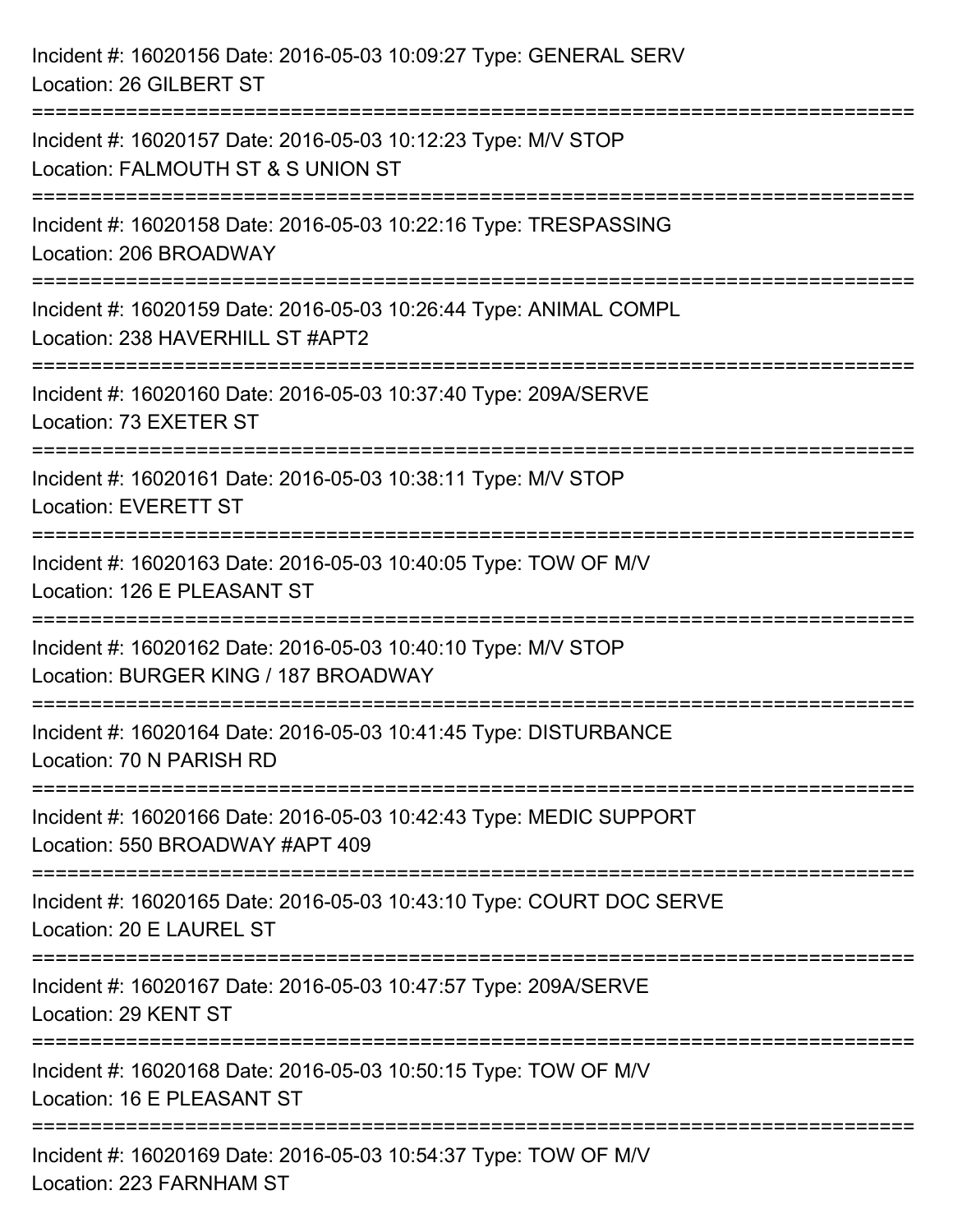| Incident #: 16020170 Date: 2016-05-03 10:55:15 Type: 209A/SERVE<br>Location: 185 FARNHAM ST                                              |
|------------------------------------------------------------------------------------------------------------------------------------------|
| Incident #: 16020171 Date: 2016-05-03 11:01:49 Type: WARRANT SERVE<br>Location: S UNION ST & SALEM ST                                    |
| Incident #: 16020172 Date: 2016-05-03 11:09:30 Type: NOISE ORD<br>Location: 50 MARSTON ST FL 1STFL<br>:================================= |
| Incident #: 16020173 Date: 2016-05-03 11:13:52 Type: AUTO ACC/UNK PI<br>Location: 420 HAVERHILL ST                                       |
| Incident #: 16020174 Date: 2016-05-03 11:14:39 Type: M/V STOP<br>Location: BOWDOIN ST & S BROADWAY                                       |
| Incident #: 16020175 Date: 2016-05-03 11:16:53 Type: INVESTIGATION<br>Location: 150 PARK ST                                              |
| Incident #: 16020176 Date: 2016-05-03 11:18:23 Type: TOW OF M/V<br>Location: 28 WEARE ST                                                 |
| Incident #: 16020177 Date: 2016-05-03 11:21:47 Type: M/V STOP<br>Location: AMESBURY ST & METHUEN ST                                      |
| Incident #: 16020178 Date: 2016-05-03 11:26:02 Type: MAL DAMAGE<br>Location: 39 CHELMSFORD ST                                            |
| Incident #: 16020179 Date: 2016-05-03 11:29:32 Type: M/V STOP<br>Location: ELM ST & HAMPSHIRE ST                                         |
| Incident #: 16020180 Date: 2016-05-03 11:34:18 Type: M/V STOP<br>Location: BELKNAP ST & BIGELOW ST                                       |
| Incident #: 16020181 Date: 2016-05-03 11:36:56 Type: M/V STOP<br>Location: ANDOVER ST & PACKARD ST                                       |
| Incident #: 16020182 Date: 2016-05-03 11:42:35 Type: M/V STOP<br>Location: EATON ST & EVERETT ST                                         |
| Incident #: 16020183 Date: 2016-05-03 11:43:28 Type: TOW OF M/V<br>Location: 275 ANDOVER ST                                              |

===========================================================================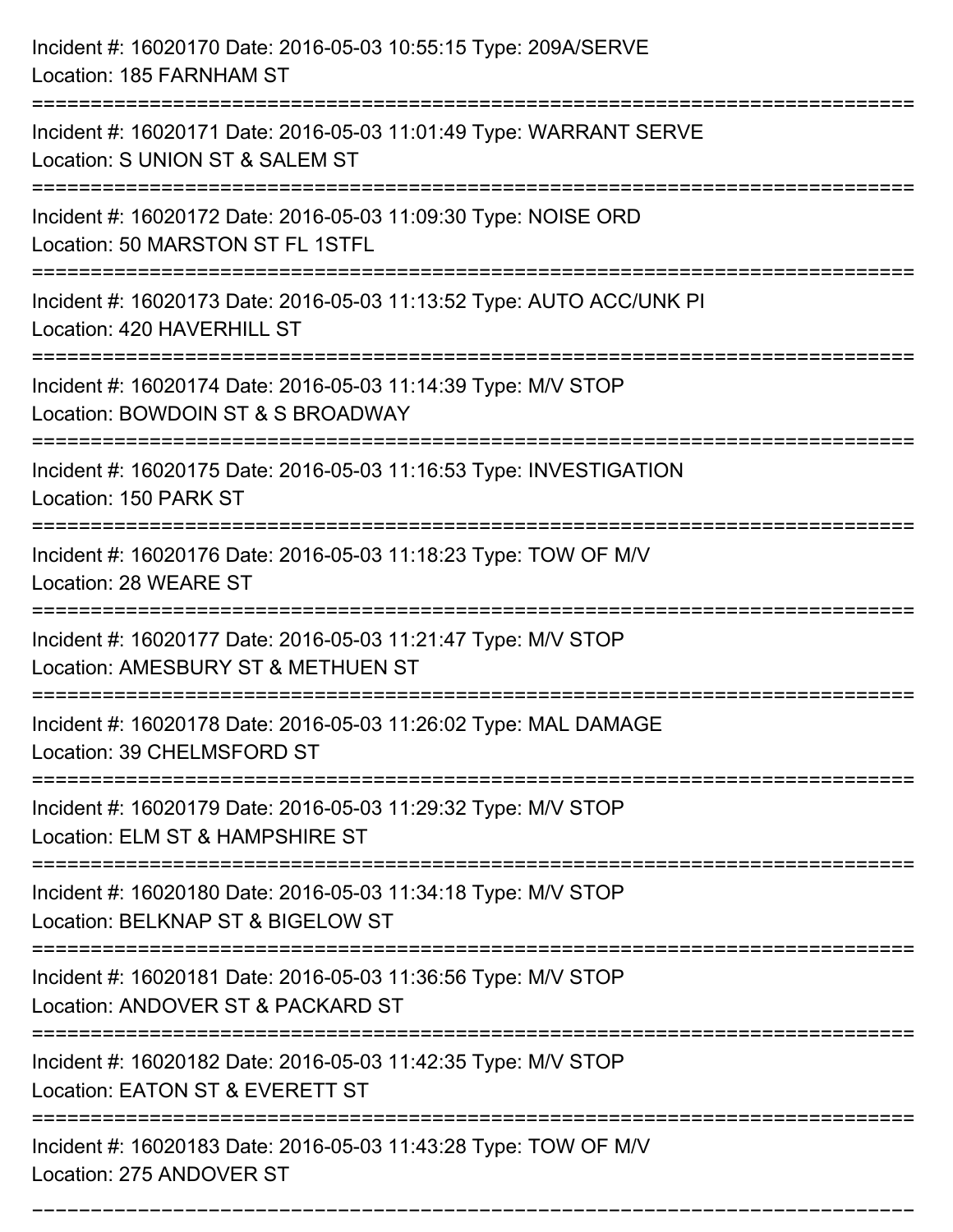| Incident #: 16020184 Date: 2016-05-03 11:47:40 Type: THREATS<br>Location: 490 HAMPSHIRE ST #1                                |
|------------------------------------------------------------------------------------------------------------------------------|
| Incident #: 16020185 Date: 2016-05-03 12:02:06 Type: AUTO ACC/NO PI<br>Location: CVS PHARMACY / 205 S BROADWAY               |
| Incident #: 16020186 Date: 2016-05-03 12:25:46 Type: SUS PERS/MV<br>Location: 345 LOWELL ST                                  |
| Incident #: 16020187 Date: 2016-05-03 12:26:03 Type: DISTURBANCE<br><b>Location: BEACON AV</b>                               |
| Incident #: 16020188 Date: 2016-05-03 12:26:54 Type: E911 HANGUP<br>Location: 52 MELVIN ST #UNITB1010<br>:================== |
| Incident #: 16020189 Date: 2016-05-03 12:59:38 Type: GENERAL SERV<br>Location: 105 CHESTER ST                                |
| Incident #: 16020191 Date: 2016-05-03 13:05:04 Type: DISTURBANCE<br>Location: CHECK CASHING / 10 BROADWAY                    |
| Incident #: 16020190 Date: 2016-05-03 13:05:07 Type: 209A/SERVE<br>Location: 151 FERRY ST                                    |
| Incident #: 16020192 Date: 2016-05-03 13:09:02 Type: 209A/SERVE<br>Location: 89 WOODLAND ST                                  |
| Incident #: 16020193 Date: 2016-05-03 13:15:46 Type: DOMESTIC/PAST<br>Location: 14 LEONARD AV                                |
| Incident #: 16020194 Date: 2016-05-03 13:21:59 Type: 209A/SERVE<br>Location: 400 LOWELL ST                                   |
| Incident #: 16020195 Date: 2016-05-03 13:22:49 Type: M/V STOP<br>Location: BROADWAY & LOWELL ST                              |
| Incident #: 16020196 Date: 2016-05-03 13:24:14 Type: TOW OF M/V<br>Location: CHANDLER ST & MEDFORD ST                        |
| Incident #: 16020197 Date: 2016-05-03 13:32:38 Type: MEDIC SUPPORT<br>Location: 48 SHATTUCK ST FL 1STFL                      |
|                                                                                                                              |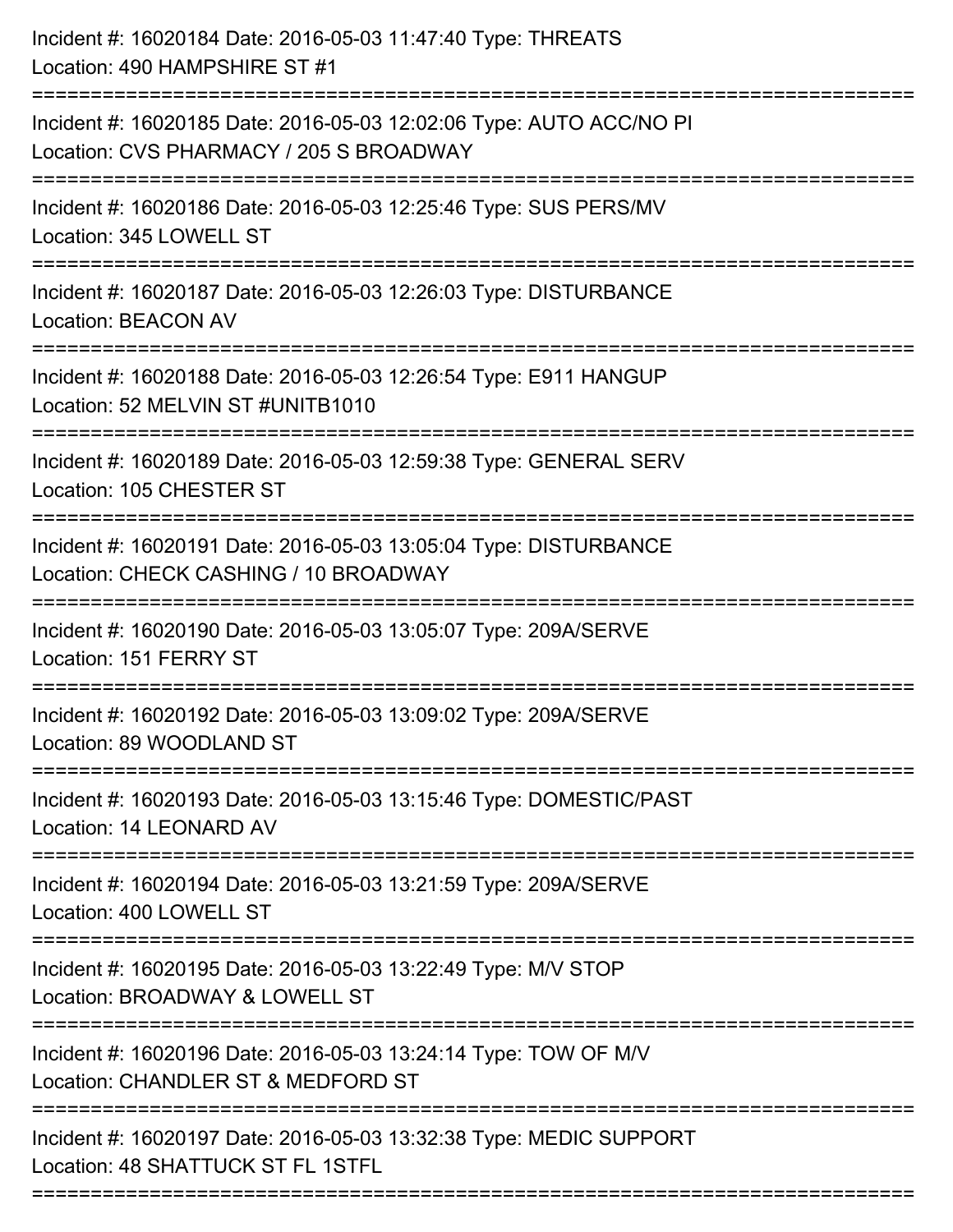Location: 405 ANDOVER ST

| Incident #: 16020199 Date: 2016-05-03 13:41:07 Type: COURT DOC SERVE<br>Location: 93 SPRINGFIELD ST                                       |
|-------------------------------------------------------------------------------------------------------------------------------------------|
| Incident #: 16020200 Date: 2016-05-03 13:55:25 Type: WOMAN DOWN<br>Location: CUMBERLAND FARMS / 320 S BROADWAY                            |
| Incident #: 16020201 Date: 2016-05-03 14:05:02 Type: DISTURBANCE<br>Location: SOCIAL SECURITY OFFICE / 439 S UNION ST #SUITE 208 FL 2NDFL |
| Incident #: 16020202 Date: 2016-05-03 14:22:43 Type: HARASSMENT<br>Location: 27 ELM ST #2                                                 |
| Incident #: 16020203 Date: 2016-05-03 14:39:53 Type: MAN DOWN<br>Location: 54 SALEM ST                                                    |
| Incident #: 16020205 Date: 2016-05-03 14:43:36 Type: LOST PROPERTY<br>Location: 156 EXCHANGE ST #2                                        |
| Incident #: 16020204 Date: 2016-05-03 14:46:07 Type: M/V STOP<br>Location: HUSE ST & PARK ST                                              |
| Incident #: 16020206 Date: 2016-05-03 14:57:59 Type: COURT DOC SERVE<br>Location: 151 FERRY ST                                            |
| Incident #: 16020208 Date: 2016-05-03 14:58:31 Type: MEDIC SUPPORT<br>Location: 87 SUMMER ST                                              |
| :=================<br>Incident #: 16020207 Date: 2016-05-03 14:59:02 Type: COURT DOC SERVE<br>Location: 320 E HAVERHILL ST                |
| Incident #: 16020209 Date: 2016-05-03 15:00:10 Type: COURT DOC SERVE<br>Location: 320 E HAVERHILL ST                                      |
| Incident #: 16020210 Date: 2016-05-03 15:27:32 Type: WARRANT SERVE<br>Location: 149 MYRTLE ST                                             |
| Incident #: 16020211 Date: 2016-05-03 15:32:31 Type: SUS PERS/MV<br>Location: 1916 ESSEX ST                                               |
|                                                                                                                                           |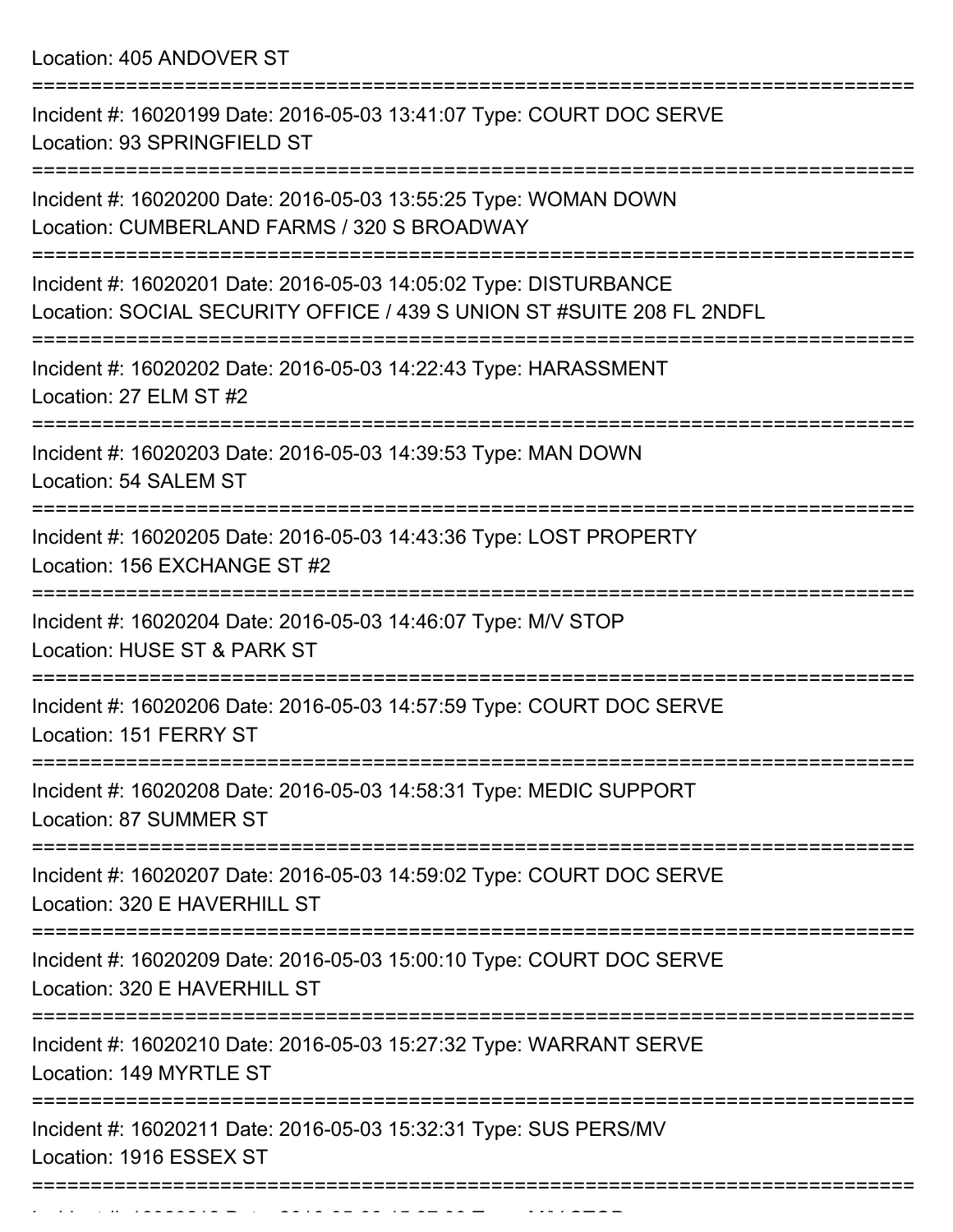Location: AUBURN ST & HAMPSHIRE ST

=========================================================================== Incident #: 16020213 Date: 2016-05-03 15:40:21 Type: SUS PERS/MV Location: BARBER SHOP / 208 BROADWAY =========================================================================== Incident #: 16020214 Date: 2016-05-03 15:45:13 Type: MISSING PERS Location: MARY IMMACULATE / 189 MAPLE ST =========================================================================== Incident #: 16020215 Date: 2016-05-03 15:54:20 Type: M/V STOP Location: BAILEY ST & S UNION ST =========================================================================== Incident #: 16020216 Date: 2016-05-03 15:54:47 Type: M/V STOP Location: ABBOTT ST & PARKER ST =========================================================================== Incident #: 16020217 Date: 2016-05-03 15:58:21 Type: M/V STOP Location: LORING ST & SALEM ST =========================================================================== Incident #: 16020222 Date: 2016-05-03 16:07:19 Type: HIT & RUN M/V Location: 46 BASSWOOD ST =========================================================================== Incident #: 16020218 Date: 2016-05-03 16:09:33 Type: DK (DRUNK) Location: BRADFORD ST & BROADWAY =========================================================================== Incident #: 16020219 Date: 2016-05-03 16:12:08 Type: ANIMAL COMPL Location: CARLETON ST & COOLIDGE ST =========================================================================== Incident #: 16020220 Date: 2016-05-03 16:15:32 Type: M/V STOP Location: HAVERHILL ST & WEST ST =========================================================================== Incident #: 16020221 Date: 2016-05-03 16:17:35 Type: INVEST CONT Location: 1075 ESSEX ST =========================================================================== Incident #: 16020223 Date: 2016-05-03 16:22:39 Type: ANIMAL COMPL Location: 1 BUNKERHILL ST =========================================================================== Incident #: 16020224 Date: 2016-05-03 16:29:01 Type: AUTO ACC/PI Location: CENTRAL BRIDGE =========================================================================== Incident #: 16020225 Date: 2016-05-03 16:43:46 Type: AUTO ACC/PED Location: 509 LOWELL ST ===========================================================================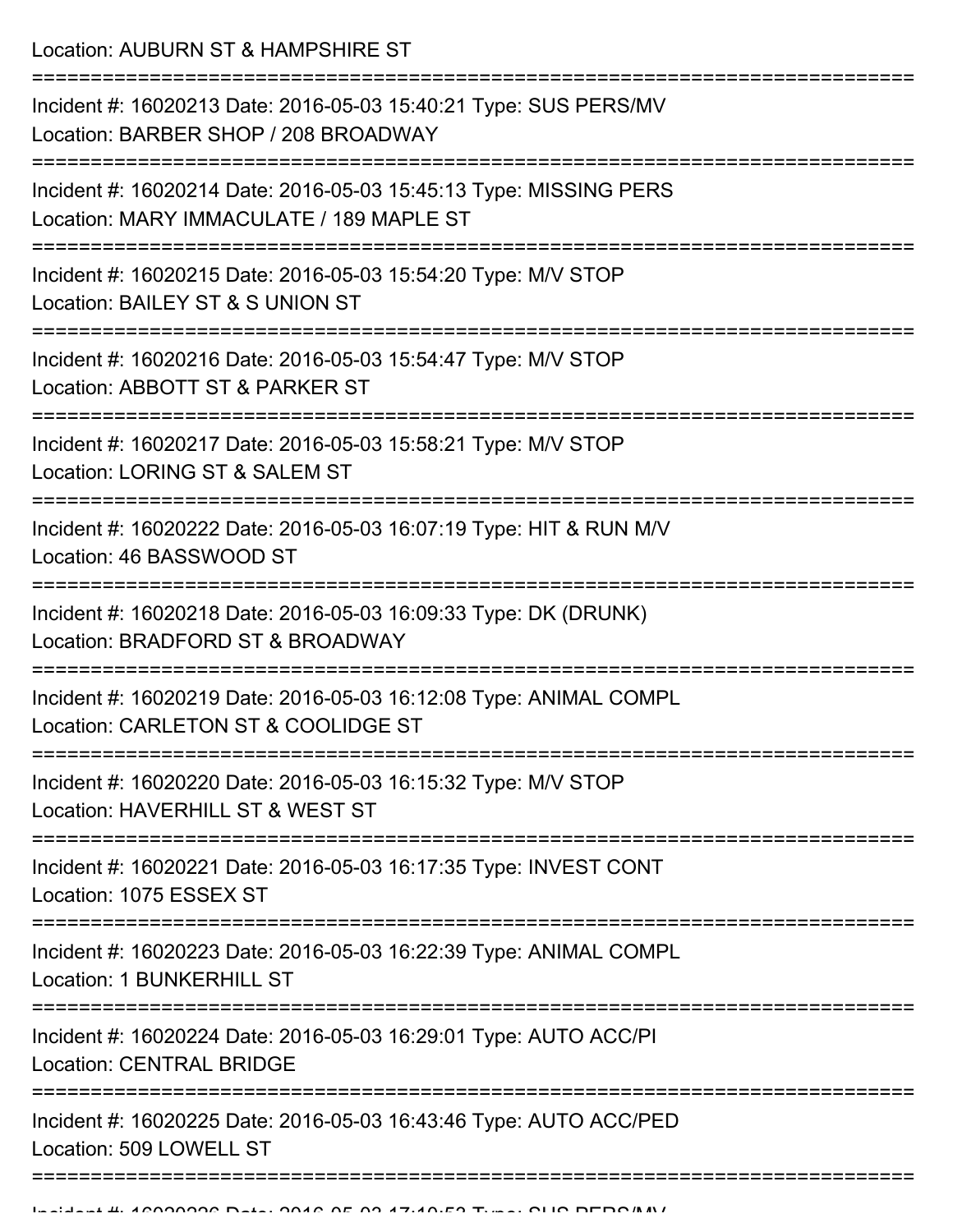Location: 79 BROOK ST =========================================================================== Incident #: 16020227 Date: 2016-05-03 17:21:18 Type: E911 HANGUP Location: 800 ESSEX ST =========================================================================== Incident #: 16020228 Date: 2016-05-03 17:23:32 Type: MAL DAMAGE Location: 150 ARLINGTON ST =========================================================================== Incident #: 16020229 Date: 2016-05-03 17:38:11 Type: M/V STOP Location: ARLINGTON ST & WALNUT ST =========================================================================== Incident #: 16020230 Date: 2016-05-03 17:54:27 Type: SUS PERS/MV Location: MANN ST & THORNTON ST =========================================================================== Incident #: 16020231 Date: 2016-05-03 17:58:45 Type: NOISE ORD Location: 25 ROBINSON CT =========================================================================== Incident #: 16020232 Date: 2016-05-03 18:10:59 Type: CK WELL BEING Location: LA FRUITERIA / 75 MANCHESTER ST =========================================================================== Incident #: 16020233 Date: 2016-05-03 18:13:09 Type: INVESTIGATION Location: 90 LOWELL ST =========================================================================== Incident #: 16020234 Date: 2016-05-03 18:16:07 Type: UNWANTEDGUEST Location: 170 LAWRENCE ST #2ND =========================================================================== Incident #: 16020235 Date: 2016-05-03 18:27:24 Type: 209A/SERVE Location: 210 MERRIMACK ST #208 =========================================================================== Incident #: 16020236 Date: 2016-05-03 18:29:46 Type: SEARCHWARRANT Location: 222 ESSEX ST #208 =========================================================================== Incident #: 16020237 Date: 2016-05-03 18:30:41 Type: SUS PERS/MV Location: BROOK ST & NEWBURY ST =========================================================================== Incident #: 16020238 Date: 2016-05-03 18:42:39 Type: THREATS Location: 120 MYRTLE ST =========================================================================== Incident #: 16020239 Date: 2016-05-03 19:03:48 Type: DISTURBANCE Location: 210 MERRIMACK ST FL 217 ===========================================================================

Incident #: 16020240 Date: 2016-05-03 19:10:14 Type: LIC PLATE STO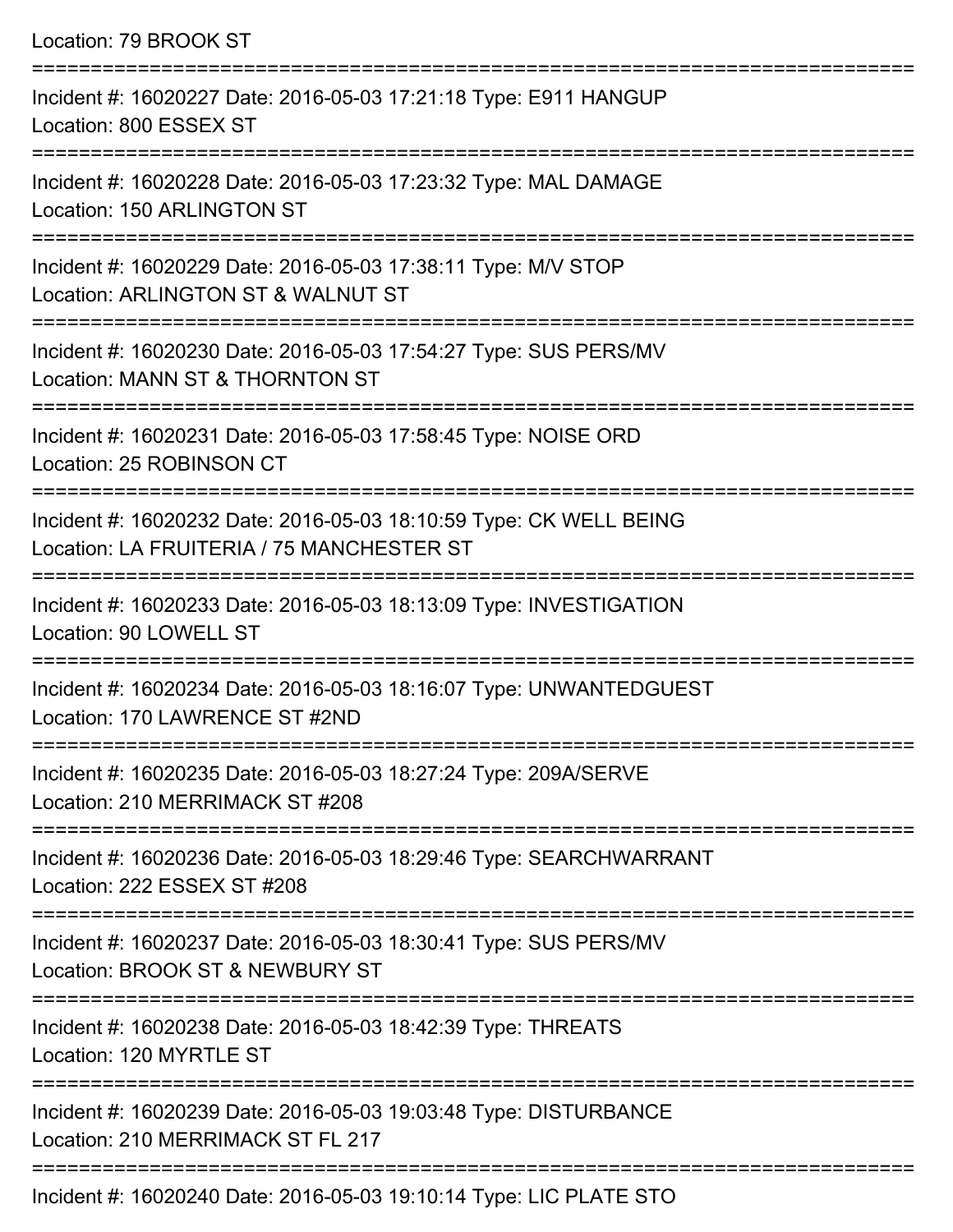| Incident #: 16020241 Date: 2016-05-03 19:18:21 Type: KEEP PEACE<br>Location: 31 BROOK ST            |
|-----------------------------------------------------------------------------------------------------|
| Incident #: 16020242 Date: 2016-05-03 19:25:42 Type: AUTO ACC/NO PI<br>Location: 115 HOWARD ST      |
| Incident #: 16020243 Date: 2016-05-03 19:34:12 Type: MEDIC SUPPORT<br>Location: 11 LAWRENCE ST #302 |
| Incident #: 16020245 Date: 2016-05-03 19:41:59 Type: THREATS<br>Location: 5 HALLENAN AV             |
| Incident #: 16020244 Date: 2016-05-03 19:43:41 Type: M/V STOP<br>Location: 151 ESSEX ST             |
| Incident #: 16020246 Date: 2016-05-03 19:48:08 Type: M/V STOP<br>Location: CANAL ST & MARSTON ST    |
| Incident #: 16020247 Date: 2016-05-03 20:03:56 Type: M/V STOP<br>Location: BROADWAY & CROSS ST      |
| Incident #: 16020248 Date: 2016-05-03 20:27:52 Type: M/V STOP<br>Location: 237 ESSEX ST             |
| Incident #: 16020249 Date: 2016-05-03 20:42:47 Type: LARCENY/PAST<br>Location: KENT ST & S UNION ST |
| Incident #: 16020251 Date: 2016-05-03 21:01:17 Type: MISSING PERS<br>Location: 362 S BROADWAY       |
| Incident #: 16020250 Date: 2016-05-03 21:01:18 Type: MEDIC SUPPORT<br>Location: 194 LAWRENCE ST     |
| Incident #: 16020254 Date: 2016-05-03 21:06:21 Type: MAL DAMAGE<br>Location: 334 HOWARD ST          |
| Incident #: 16020252 Date: 2016-05-03 21:11:00 Type: SHOTS FIRED<br>Location: 28 MILTON ST          |
| Incident #: 16020253 Date: 2016-05-03 21:13:46 Type: SUICIDE ATTEMPT                                |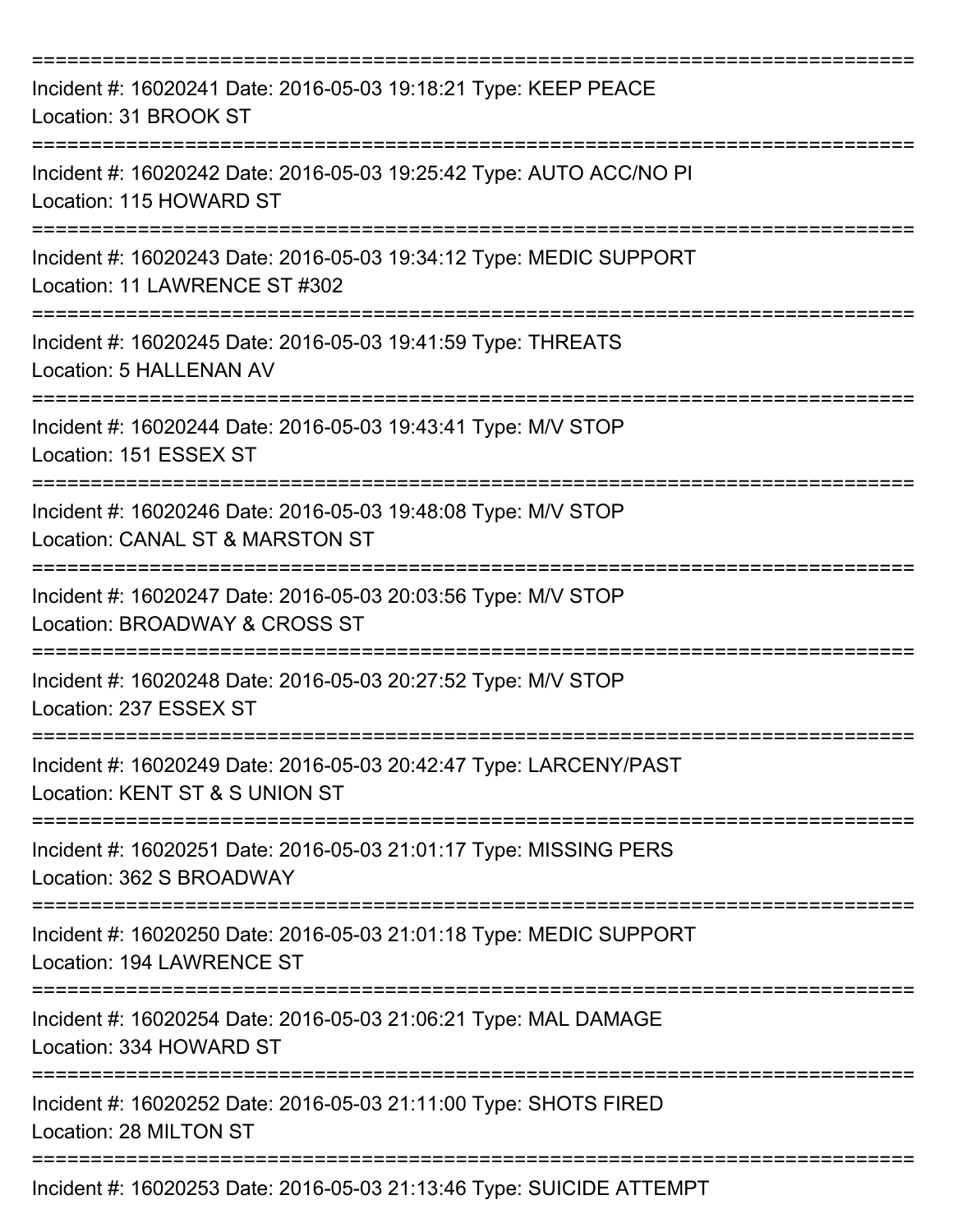| Incident #: 16020255 Date: 2016-05-03 21:18:16 Type: MEDIC SUPPORT<br>Location: 129 WATER ST FL 2                                                                                                                                                                                                                                                                                                                                                                                                 |
|---------------------------------------------------------------------------------------------------------------------------------------------------------------------------------------------------------------------------------------------------------------------------------------------------------------------------------------------------------------------------------------------------------------------------------------------------------------------------------------------------|
| Incident #: 16020256 Date: 2016-05-03 21:24:35 Type: GUN CALL<br><b>Location: ESSEX ST</b>                                                                                                                                                                                                                                                                                                                                                                                                        |
| Incident #: 16020257 Date: 2016-05-03 21:40:39 Type: HOME INVASION<br>Location: 196 PARK ST FL 3RD                                                                                                                                                                                                                                                                                                                                                                                                |
| Incident #: 16020258 Date: 2016-05-03 21:47:21 Type: TOW/REPOSSED<br>Location: 106 BYRON AV                                                                                                                                                                                                                                                                                                                                                                                                       |
| Incident #: 16020259 Date: 2016-05-03 22:08:19 Type: LOUD NOISE<br>Location: 17 BIGELOW ST FL 2                                                                                                                                                                                                                                                                                                                                                                                                   |
| Incident #: 16020260 Date: 2016-05-03 22:17:22 Type: M/V STOP<br>Location: 266 BROADWAY                                                                                                                                                                                                                                                                                                                                                                                                           |
| Incident #: 16020261 Date: 2016-05-03 22:25:59 Type: LOUD NOISE<br><b>Location: PLEASANT ST</b>                                                                                                                                                                                                                                                                                                                                                                                                   |
| Incident #: 16020262 Date: 2016-05-03 22:57:34 Type: M/V STOP<br>Location: HOWARD ST & PLISCH WY                                                                                                                                                                                                                                                                                                                                                                                                  |
| Incident #: 16020263 Date: 2016-05-03 23:07:23 Type: ABAND MV<br>Location: BENNINGTON ST & MYRTLE ST                                                                                                                                                                                                                                                                                                                                                                                              |
| Incident #: 16020264 Date: 2016-05-03 23:11:40 Type: WARRANT SERVE<br>Location: 29 WOODLAND ST                                                                                                                                                                                                                                                                                                                                                                                                    |
| Incident #: 16020265 Date: 2016-05-03 23:17:37 Type: M/V STOP<br>Location: BROADWAY & LOWELL ST                                                                                                                                                                                                                                                                                                                                                                                                   |
| Incident #: 16020266 Date: 2016-05-03 23:18:36 Type: M/V STOP<br>Location: S UNION ST                                                                                                                                                                                                                                                                                                                                                                                                             |
| Incident #: 16020267 Date: 2016-05-03 23:22:23 Type: SPECIAL CHECK<br>Location: COMMONWEALTH MOTORS / 1 COMMONWEALTH DR                                                                                                                                                                                                                                                                                                                                                                           |
| Incident #: 16020268 Date: 2016-05-03 23:26:51 Type: M/V STOP<br>$\begin{array}{c} \textbf{A} & \textbf{B} & \textbf{B} & \textbf{B} & \textbf{B} & \textbf{B} & \textbf{B} & \textbf{B} & \textbf{B} & \textbf{B} & \textbf{B} & \textbf{B} & \textbf{B} & \textbf{B} & \textbf{B} & \textbf{B} & \textbf{B} & \textbf{B} & \textbf{B} & \textbf{B} & \textbf{B} & \textbf{B} & \textbf{B} & \textbf{B} & \textbf{B} & \textbf{B} & \textbf{B} & \textbf{B} & \textbf{B} & \textbf{B} & \textbf$ |